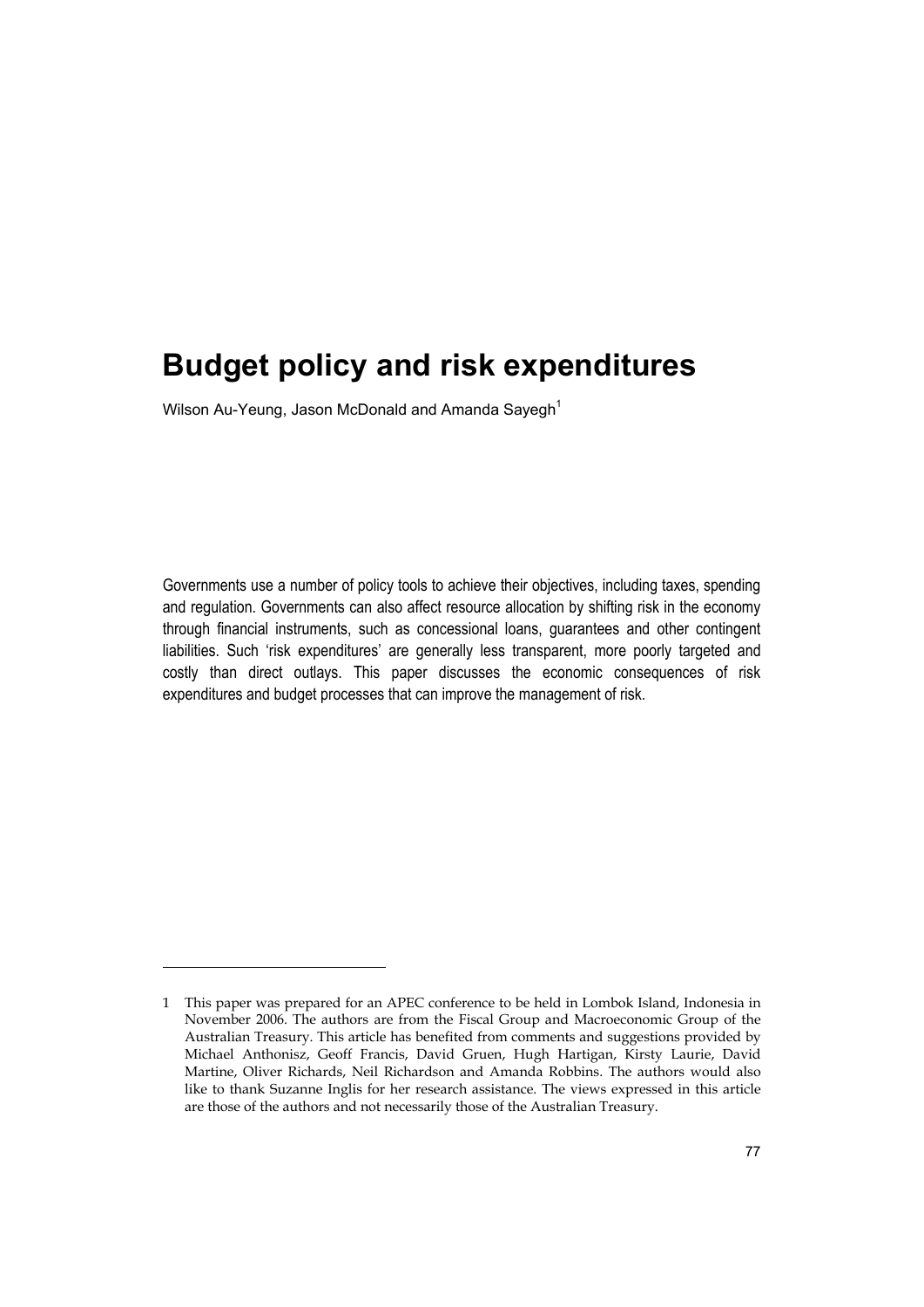# Introduction

The classic role of the budget is to prioritise spending according to an overall fiscal constraint. Budget policy seeks to improve the process for making these decisions. For example, governments are better able to rank their priorities when spending options are appropriately costed. However, budget policy faces substantial challenges when governments seek to achieve policy outcomes through 'risk expenditures', such as concessional loans, guarantees and other contingent liabilities.

# Risk expenditures

### Risk and government

Risk is uncertainty around a specific outcome.2 People tend to dislike risk, preferring certain outcomes to uncertain possibilities. Because of this, the existence of risk has significant value. There are a number of ways people can avoid risk. They can pay someone else to take it on  $-$  for example, people pay insurance premiums so that insurance companies pay the costs if their house is damaged or destroyed. They can avoid particular activities that lead to risks — such as choosing to swim at a beach patrolled by a life guard to minimise the chance of drowning, rather than at a beach that has more amenity. Any inconvenience or cost in travelling to a patrolled beach represents the value of the risk of drowning. Other swimmers may choose an unpatrolled beach, perhaps because they prefer the seclusion, consider themselves strong swimmers or have local knowledge of safe swimming areas. In this way, risk tends to be allocated to those most willing and able to bear it. If markets are well-functioning, society is better off overall (Arrow and Debreu 1954).

Another way people can avoid risks is by seeking to pass them to government. In some cases where markets are not well-functioning, this can be efficient since risks can be spread across the whole population rather than a narrow segment of it (Arrow and Lind 1970). For example, the Australian Government has established a concessional Higher Education Loan Programme for students because capital markets do not supply sufficient finance to prospective students for their education. The capital market is unlikely to provide sufficient income-contingent loans due to the problem of 'asymmetric information': potential student borrowers have better information than lenders on their true potential for earning income. Further, lenders have no collateral

<sup>2</sup> Risk can be more narrowly defined as the volatility of observed outcomes around an average or expected outcome, and therefore distinguished from uncertainty where there is no information for forming expectations about specific outcomes (Knight 1921). In this sense, risk is a mathematical probability (see, for example, Markowitz 1991). However, since markets can and do price 'uncertainty', we include it in our definition of risk for the purposes of this paper.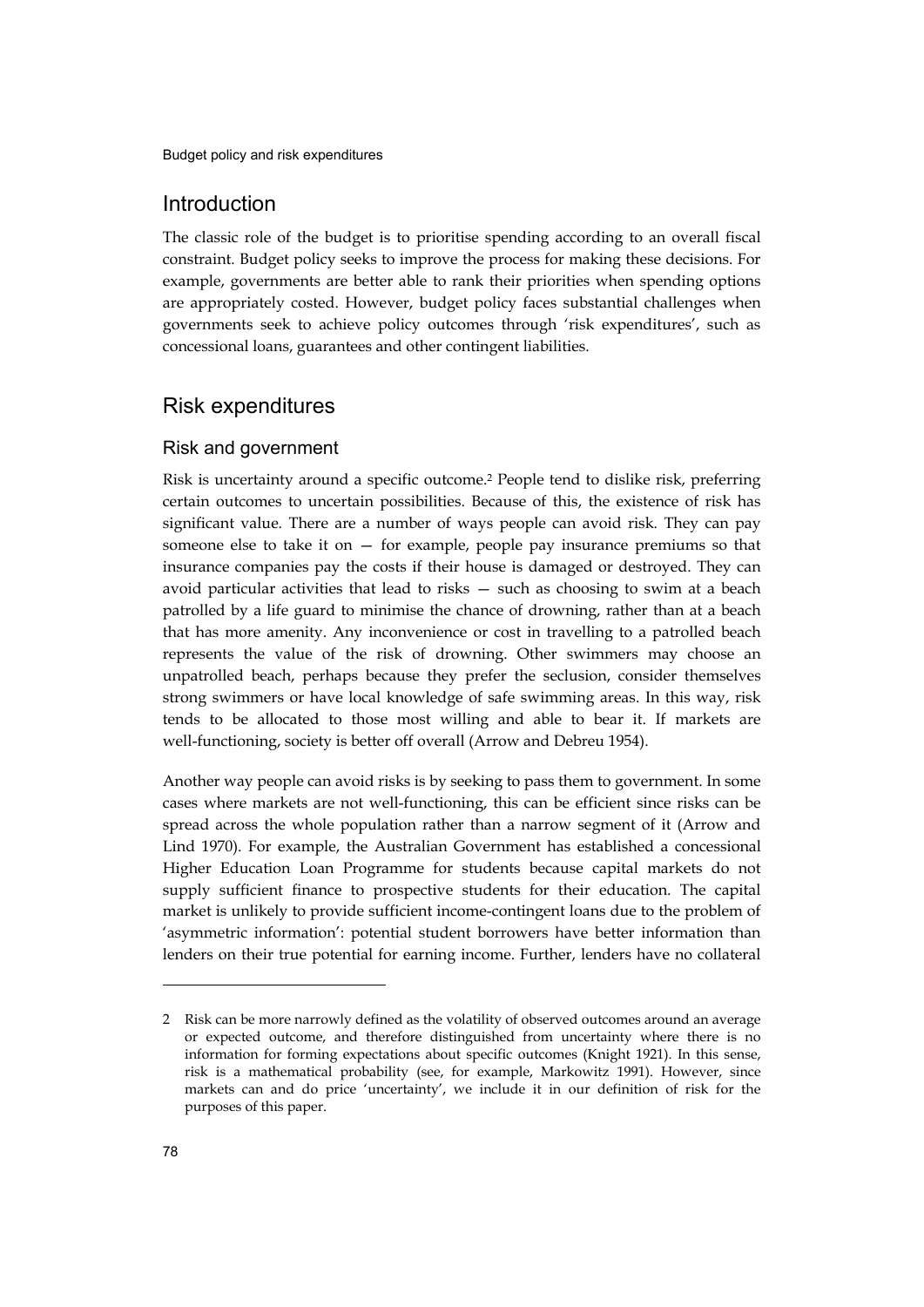to seize in the case of default, so they are much more reluctant to lend to students than to businesses borrowing to finance physical capital investments. Indeed, if they lend at all, markets will only provide loans to students at high interest rates sufficient to cover perceived risks.

However, there are only limited cases where governments are better risk bearers than private agents. While governments in the past may have been an important means for communities to diversify risk, today, world financial markets can shift risks far more broadly and use more sophisticated financial instruments than nearly any government (Shiller 2003). Further, when governments take on risk that is not addressing a market failure, they are shifting the risk to taxpayers. To the extent that tax rates are more volatile as a result of governments taking on risk, society is likely to be worse off (Hansen 2003).

While the general presumption is that governments are well-diversified given their size, this may not be the case in practice. Governments are not profit maximisers. Rather, they have a social welfare function (such as providing unemployment insurance), and their finances may be systematically exposed to certain risks, particularly those associated with an economic downturn. Additional risks that are likely to crystallise when economies slow may therefore be more costly for governments to bear than the private sector. Even more importantly, governments or their agents may not have appropriate incentives to manage risks well compared to private individuals who directly bear any gains or losses. Where governments take on risks that should be left to individuals to manage, despite some groups clearly benefiting from such a transfer, social outcomes may be worse (Kaplow 1991). Deciding which risks to take on and which ones to leave to the market is therefore an important policy choice for governments.3

#### The conceptual benchmark for risk expenditures

-

When a government transfers risk from one section of the community to itself (or to others), it affects the allocation of resources, changing distribution and (most likely) incentives. For example, some State governments provide drought assistance through interest-free loans to farmers. Farmers who receive such a loan benefit, compared to farmers and other members of the community who do not (the distribution effect). By taking on this risk, governments are encouraging investment in sectors of the economy that would otherwise face higher costs due to drought (the incentive effect).

<sup>3</sup> Risk is one of the five elements of Treasury's wellbeing framework — the others being the level and distribution of consumption possibilities, complexity and freedom. See 'Policy Advice and Treasury's Wellbeing Framework' (*Economic Roundup*, Winter 2004).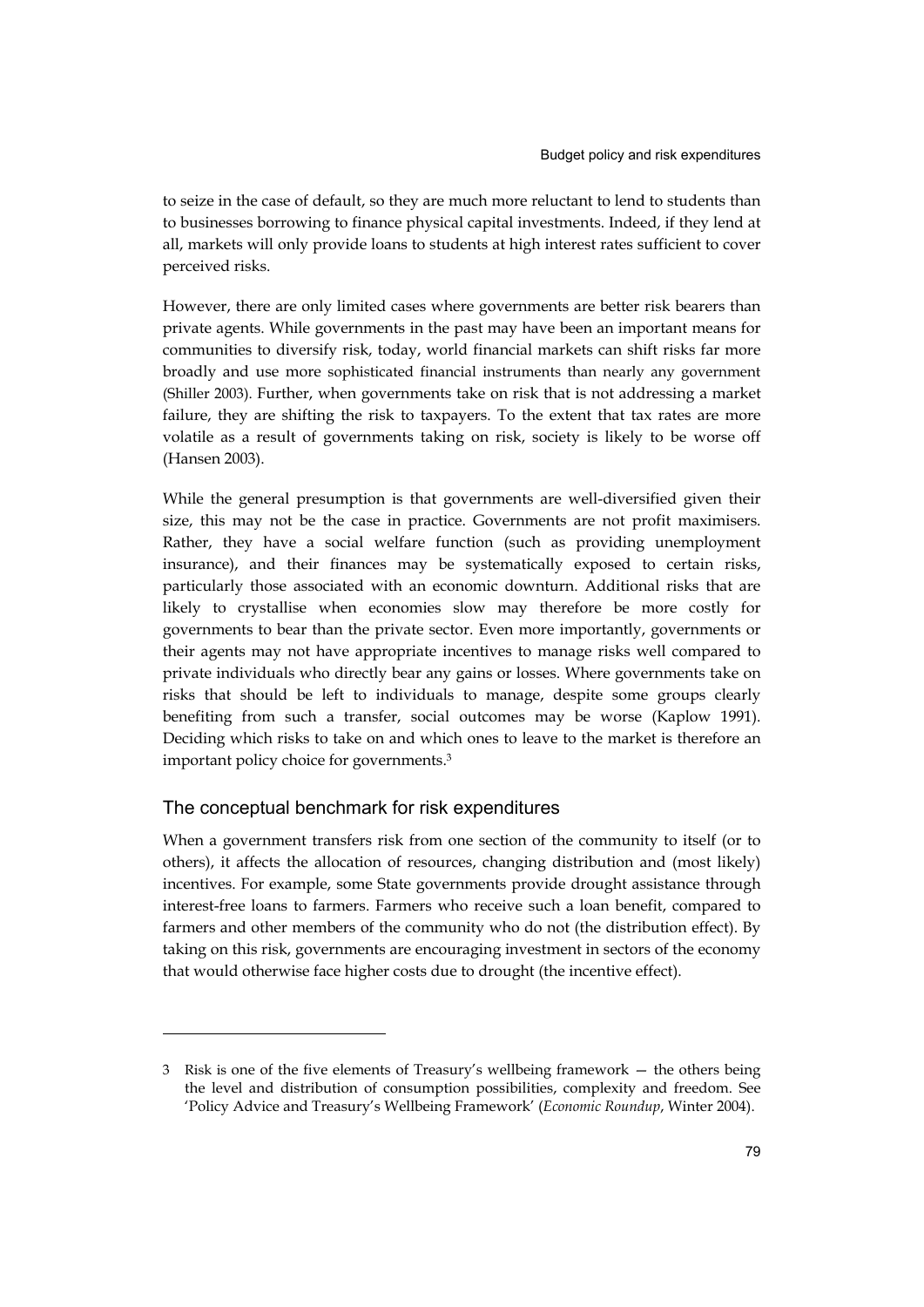A risk expenditure is a benefit (or cost) to an individual that occurs when government changes the allocation of risk in society. In concept, the government could replace the risk expenditure with a subsidy for insurance premiums sufficient for the private sector to take on such risks and provide loans.4

# The economic costs of risk expenditures

#### Costing risk expenditures

The costing of a spending programme is critical to evaluating whether it is a higher priority than other expenditures, is the least-cost option, and fits within the fiscal constraint. However, the costing of risk expenditures is often difficult because of the complex nature and large variety of potential financial policy instruments, including concessional loans, guarantees and investments in non-traded equity. These instruments can either be tradable or non-tradable (such as legislative guarantees).5 The nominal (or face) value of the financial commitment is generally not the cost to government of making the risk expenditure. For example, the cost of a concessional loan is not the face value of the loan but the difference between the face value and the discounted present value of the loan repayments adjusted for risk, which is generally more difficult to calculate.

In principle, risk expenditures can be costed by benchmarking them against the equivalent outlay necessary for the government to avoid taking on the risk. Such a benchmark is equivalent to determining how much subsidy would make the recipient of a risk expenditure equally well off. The strength of such a framework is that it aims to create consistency across policy instruments which also rely on market prices. If there are market failures that distort the cost of direct outlays, then they should also distort the cost of the risk expenditure. Any benefit from the risk expenditure should then be assessed separately against the costs. Such a framework effectively requires all risks to be valued on a 'certainty equivalent' basis.

This can be done by defining the risk expenditure as the market value of the financial instrument minus the present value of the payments to government from taking on the risk. Importantly, when costing risk expenditures it is the market value, not the expected value, that should be used (Hörngren 2003b). The expected value already discounts future cash flows by the risks surrounding an event. For example, the

<sup>4</sup> In practice the Australian Government provides interest rate subsidies for drought assistance, rather than direct loans, for many of the reasons discussed later in this paper.

<sup>5</sup> Even where financial credits are not explicitly tradable, modern financial markets can often make them so. For example, legislative guarantees are effectively tradable when companies are bought and sold, even providing their owners significant returns when supported companies are in bankruptcy (Akerlof and Romer 1993).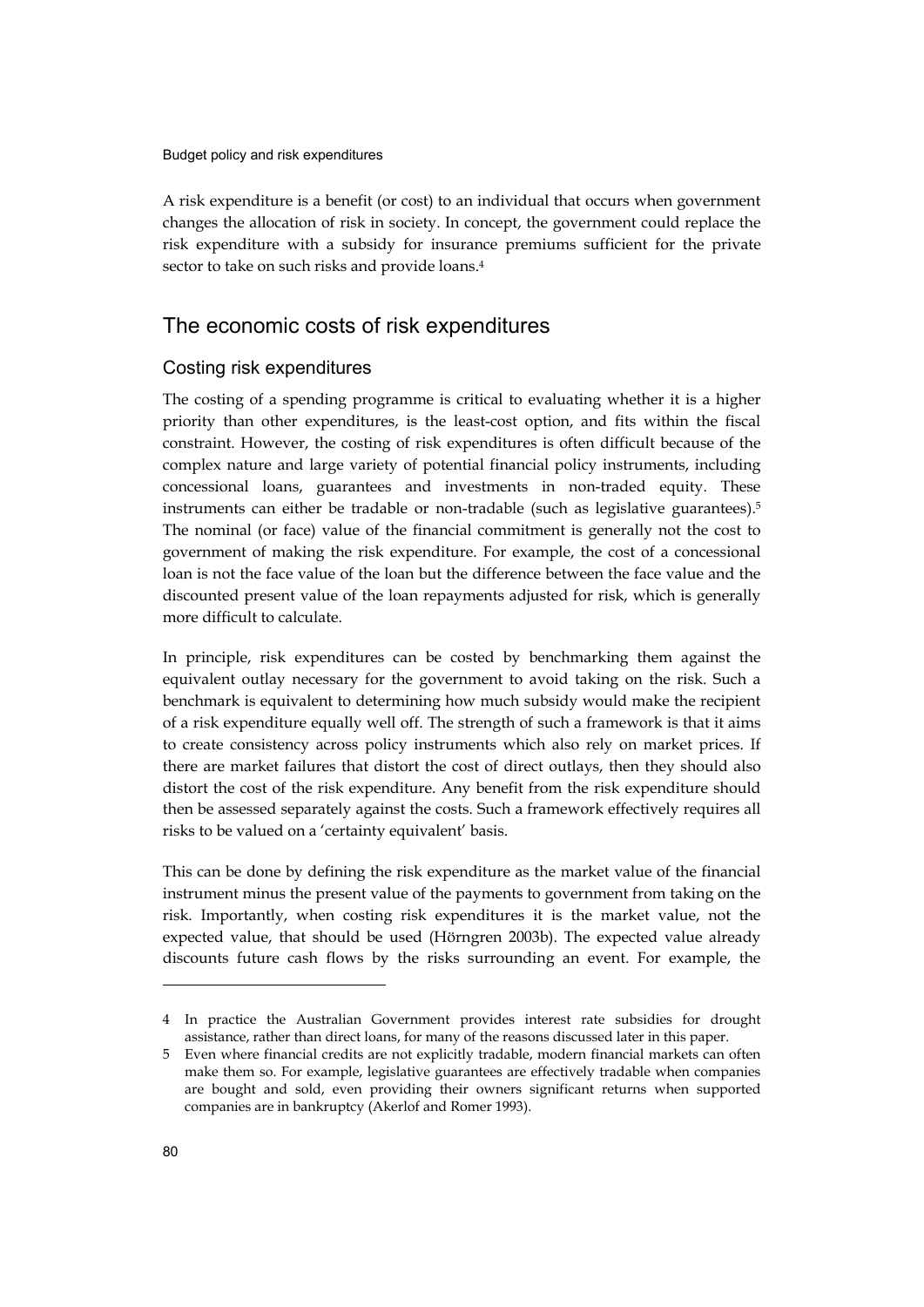expected value from receiving \$1 billion or nothing from a coin toss is \$500 million. However, the market value of such a bet will also take into consideration how much the community values the risk. If the community is risk-averse, then the market value (or how much the marginal person would be willing to bet) would be something less than \$500 million.

#### **An example of costing a risk expenditure**

Farmer Pickles wants to increase sunflower production by investing in new sunflower growing technology. He needs \$100,000, and because the investment is so risky, the best he can borrow from a bank is 15 per cent per annum repaid in five years; implying he must pay back \$201,136. Farmer Pickles thinks that sunflowers would not earn sufficient returns to make the investment worthwhile, and declines the bank's offer.

However, a government wishes to assist Farmer Pickles and offers to provide a similar loan at the government's own borrowing rate of 5 per cent if he invests in sunflowers. Farmer Pickles thinks it's a good deal and takes up the offer. There is no obvious cost to the government — even if the government borrows \$100,000 from the market to give to Farmer Pickles, this could be repaid with the \$127,628 Farmer Pickles intends to repay in five years time.

So what is the cost to government?

The government is bearing the risk that Farmer Pickles may not be able to pay back the loan as agreed. The economy is bearing the cost of resources being diverted from producing something else to investing in the rather risky sunflower industry.

The cost of the risk expenditure is the difference between the \$100,000 provided to Farmer Pickles and how much he will eventually pay back, discounted by the market risk:

*Risk expenditure* = market value of financial instrument less the net present value of payments to government

 $= $100,000$  less  $[$127,628/(1.15)^5] = $36,546$ 

Rather than taking on the risk itself, the government could have provided Farmer Pickles with a direct subsidy of \$36,546 towards his bank interest bill. Both he and the bank would have been happy and the government would have borne less risk.

A final noteworthy point is that the risk expenditure changes resource allocation that is, Farmer Pickles' farm now produces more sunflowers — even if he eventually pays back the loan.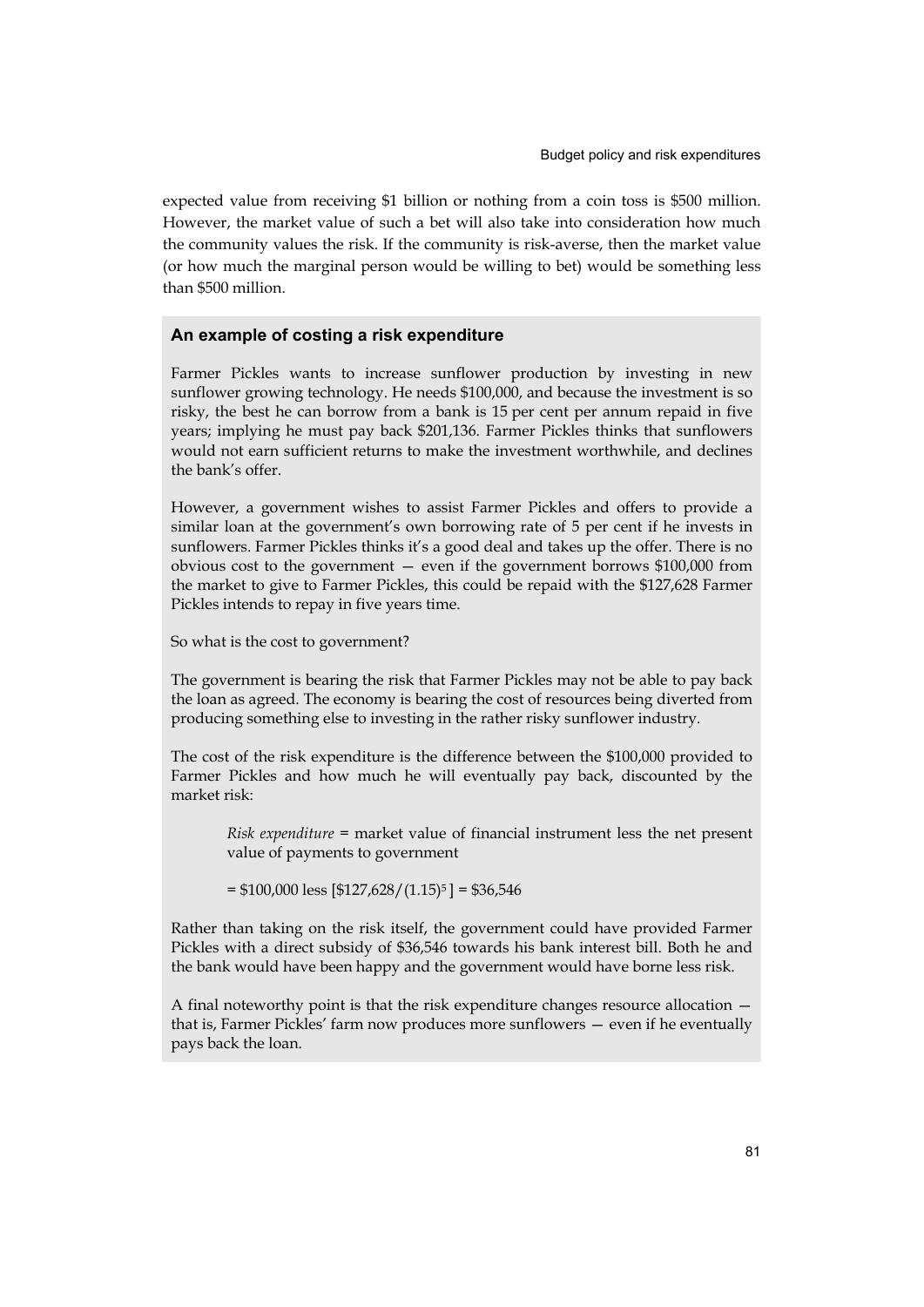The market value generally includes a market risk premium for systematic market (or non-diversifiable) risk associated with an event, whereas the expected value is simply the average outcome. Market risk is inherent in the prices of all assets and commodities the government buys and therefore needs to be included when assessing risk expenditures. Ignoring market risk when assessing specific risk expenditures would bias government to taking on more risks than may be desired through a more coordinated financial risk management strategy. The decision about how much the government should care about such risk is one the government makes after looking at the overall financial portfolio risk (not the risk associated with specific risk expenditures).

In practice, proxies for market value may well be needed. This can be as rudimentary as determining the expected value and adding a market risk premium calculated through historic financial returns. Alternatively, risk-adjusted returns from similar assets or liabilities can be used. For example, government loan guarantees can be costed by looking at the different interest rates charged on an equivalent non-guaranteed loan (Mody and Patro 1996). More complex methodologies, such as the Black-Scholes option pricing model or Monte-Carlo simulation, are also a possibility, but probably only for large and significant risks, such as those contained in major private financing arrangements.6

#### The economic consequences of risk expenditures

Even though they can be compared to traditional outlays in terms of cost, risk expenditures are likely to be less efficient policy instruments because they are:

Less transparent. There is no commonly used international standard for the presentation of risk expenditures. In particular, the International Monetary Fund's Government Finance Statistics framework (IMF GFS) provides little guidance on how to value and present many risk expenditures in government financial statements. In general, financial derivatives are recorded on the balance sheet at their market value. However, other financial instruments used to make risk expenditures are treated inconsistently and often in ways that do not reflect the true underlying economic substance of a transaction. For example, concessional loans are recorded at their face value with no provisioning for bad and doubtful debts.7 The IMF GFS also explicitly excludes assets and liabilities that contain contingent risks, even risks that are 'probable' — that is, have more than a 50 per cent chance of occurring — from the balance sheet (IMF GFS 2001).

<sup>6</sup> These techniques are discussed in more detail in Irwin (2003).

<sup>7</sup> The Australian Government departs from GFS and makes provisions for bad and doubtful debts in its balance sheet to avoid overstating the value of its assets.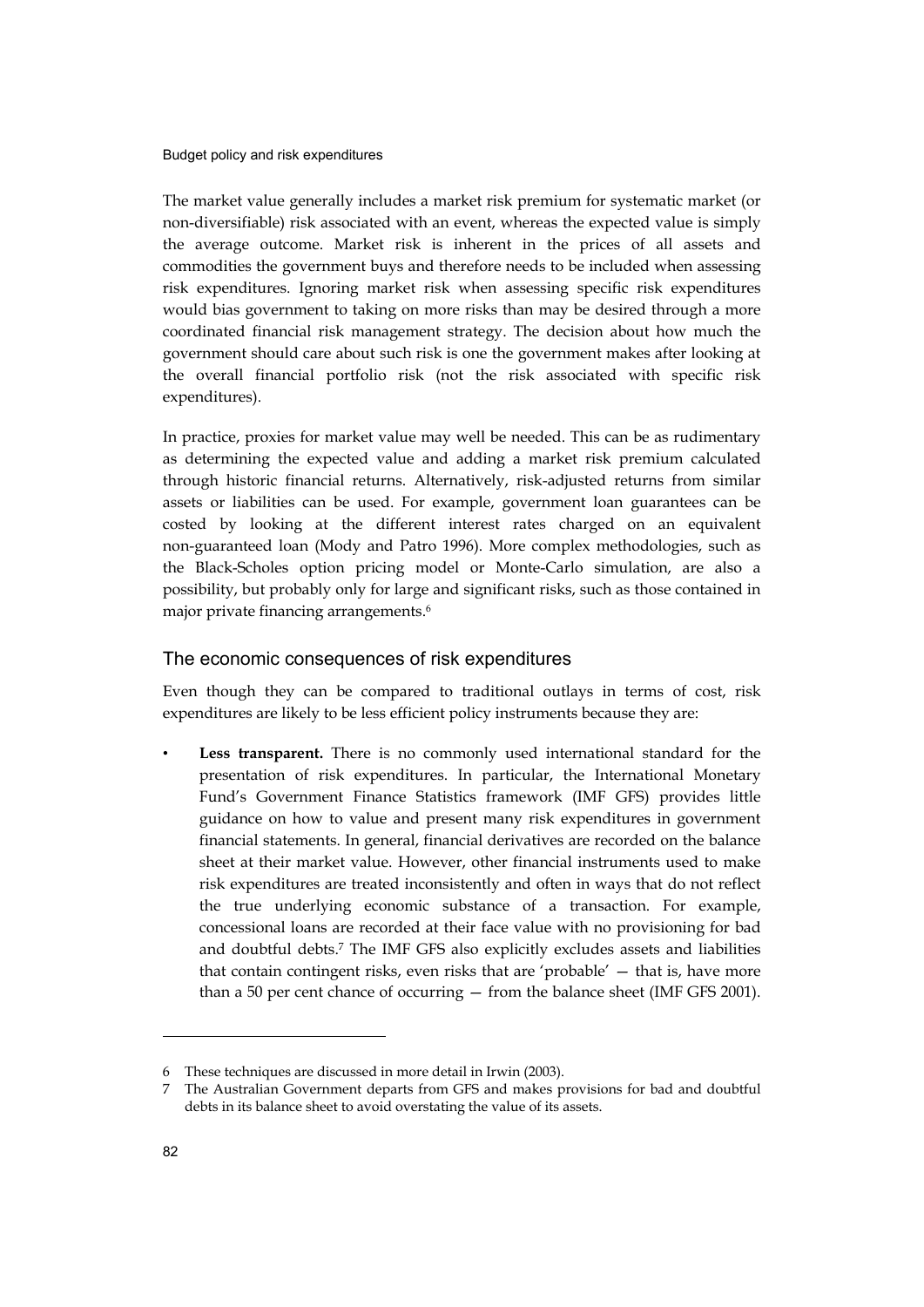Risk expenditures are therefore attractive for governments which may want to create the illusion of meeting fiscal targets, while still reducing net worth (Easterly 1999). Transparency is also affected because some of the risks government is asked to take on may not have readily available markets for costing purposes. Risk expenditures can also be complex and are therefore often difficult to understand.

- • **Distorting to incentives.** Risk expenditures are worth more the more risky the beneficiary. This creates an *adverse selection bias* where more risky individuals or businesses are likely to prefer  $-$  and therefore lobby more strenuously for  $-$  a government guarantee than other forms of assistance. When government takes on risk it also often creates a *moral hazard problem* since the beneficiary has less incentive to reduce the risk themselves. For example, the generous benefits under the United States flood insurance programme have resulted in excessive construction of houses in flood-prone areas (Polackova 1998). Further, governments may face conflicting incentives when managing such risks. Indeed, for developing nations, large infrastructure projects backed by government guarantees can be subject to government interference since they are largely sunk — the assets cannot be used elsewhere without great cost — and often highly politicised because they provide 'essential services' with monopolistic elements (Irwin et al, 1999).
- • **Less targeted.** Outlays can generally be targeted directly to meet a specific government priority, whereas risk expenditures are often more indirect and therefore less efficient. For example, cash outlays to farmers during a drought directly target their low income and longer term viability. In contrast, zero interest loans tied to farm production provide an income benefit but also encourage increased indebtedness, inefficiently biasing farm production. Further, while the value of an outlay is known with certainty, the value of a risk expenditure varies with the economic circumstances surrounding the risk, which is much harder to know. This makes risk expenditures harder to target directly to social needs.
- • **More costly financing**. Both traditional outlays and risk expenditures ultimately need to be financed by taxes. However, both outlays and risk expenditures for a time can be financed by issuing a liability; a debt liability for traditional outlays and a contingent liability for risk expenditures. Debt issuance is generally a cheaper form of financing government activities than issuing contingent liabilities. Contingent liabilities (or assets) such as guarantees (or concessional loans) are generally illiquid, if they are marketable at all. This reduces the market demand for such financial instruments, and therefore any liquidity premium the markets may otherwise provide. Often, risk expenditures are not market-tested, suggesting there could be windfall benefits to the beneficiary even if some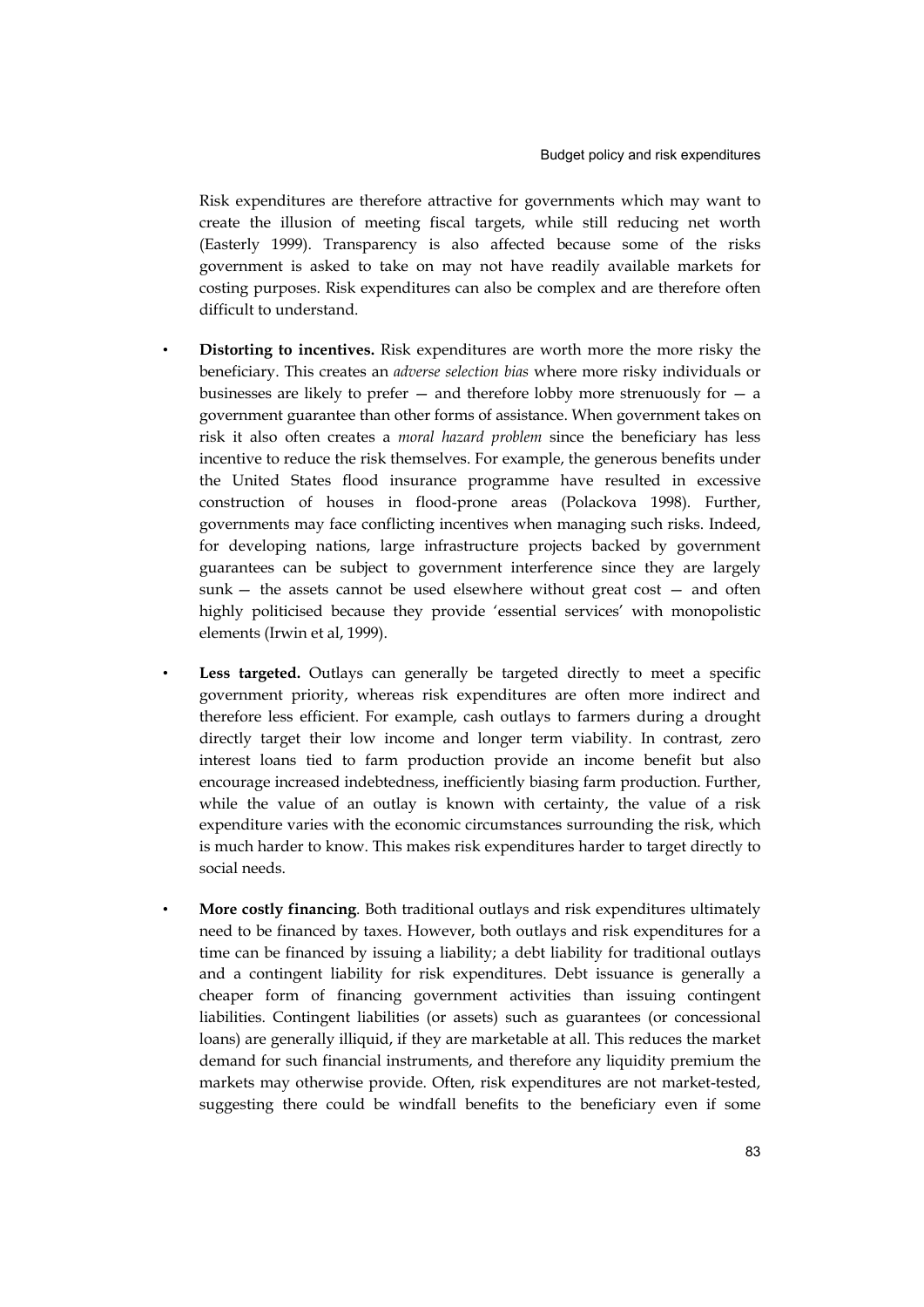compensation is paid to the government for taking on the risk. Institutional uncertainty about the legal or moral circumstances under which risks are likely to become payouts also makes them a relatively expensive form of financing.

• **More difficult to manage.** Accountability mechanisms are far less clear for risk expenditures than debt. Traditional outlays face a budget constraint and debt financing is generally carefully controlled by central agencies. There is no similar budget constraint for the amount of risk expenditures that can be made. 'Soft' or uncertain budget constraint makes it particularly difficult for governments to rank risk expenditures by their social value. This can lead to a build-up of liabilities, particularly if fiscal institutions are weak as in many transitioning or emerging markets. For example, contingent liabilities, such as guarantees issued to state-owned enterprises, added around 3 to 4 per cent of GDP to the Czech Republic budget deficit in the late 1990s (Islam, Ghanem and Polackova 1999).

## Managing risk expenditures

The issue of how governments should manage risk expenditures is receiving increasing attention internationally (see Polackova-Brixi and Schick 2002). The Asian financial crisis in the late 1990s may have spurred some of this interest. Countries with apparently sound fiscal records suffered extreme crises of confidence associated with the presence of large contingent liabilities, such as concessional loans to business, explicit and implicit guarantees to the financial sector and currency conversion commitments. Guarantees to the banking system emerging from the Asian financial crisis in 1997 added some 50 per cent of GDP to the stock of Government debt in Indonesia, 30 per cent in Thailand and over 20 per cent in Japan and Korea (Polackova-Brixi and Schick 2002). Unlike many of its neighbours and trading partners, Australia suffered virtually no ill effects from the crisis, at least partially due to the sound way that it manages financial risk.

There are three broad but critical elements of a successful budget framework for managing risk expenditures. First, budget *transparency* ensures that the community can hold the government accountable for its risk expenditure choices (Schick 2002). The best practice benchmark for the fiscal framework is outlined in the International Monetary Fund's *Manual of Fiscal Transparency 2001*. The manual proposes that governments adopt accrual accounting, including presenting assets and liabilities on a balance sheet. For Australia, this has led to a greater focus on non-cash expenses and non-debt liabilities, including the financing of superannuation liabilities (currently valued at around A\$100 billion).

However, many contingent risks do not meet accounting definitions of expenses or liabilities. For many of these, the manual proposes that governments make annual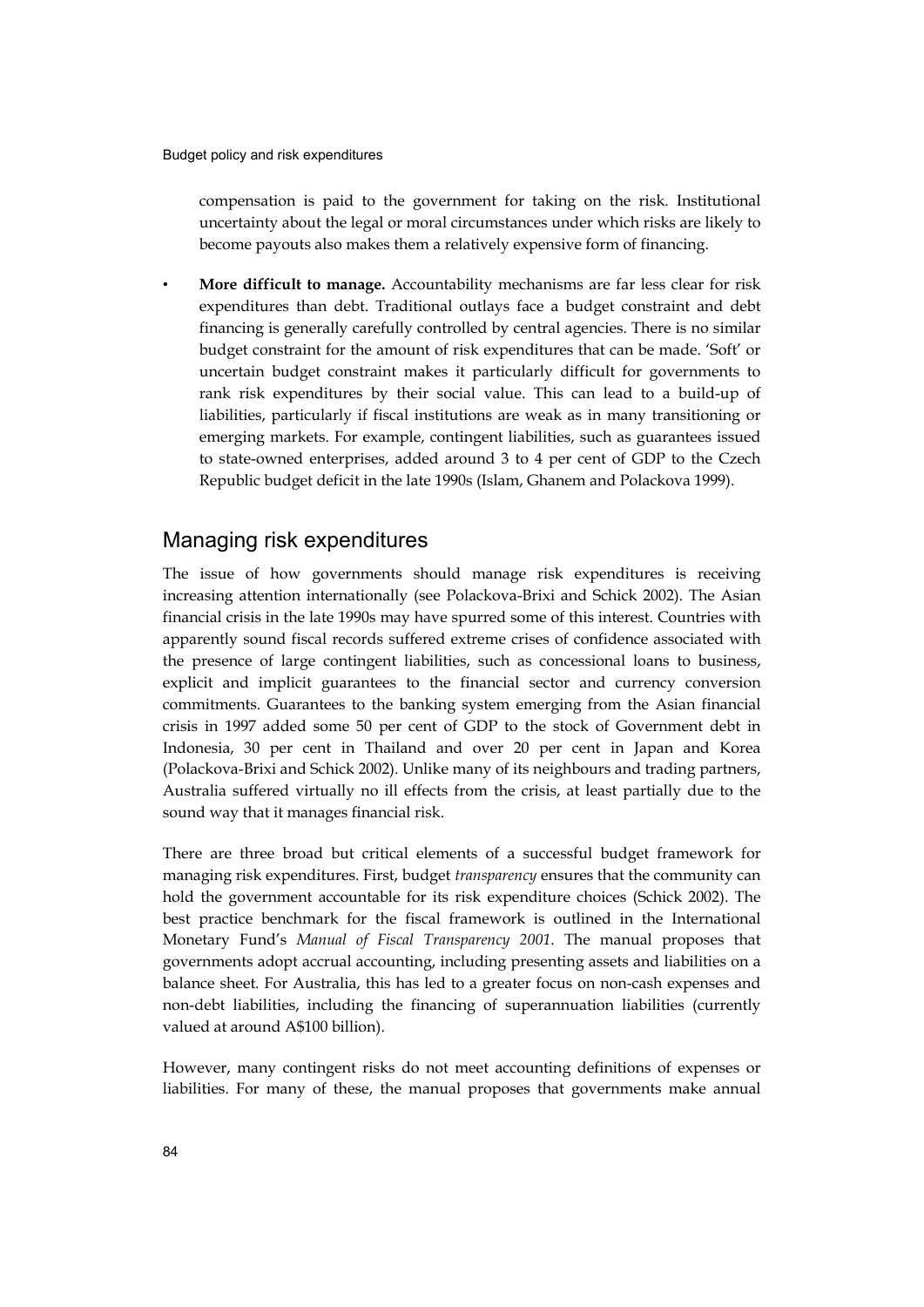statements of all contingent risks associated with current and previous risk expenditures, quantified where possible. For example, the Australian Government, as part of its budget documentation, publishes a Statement of Risks outlining the fiscal risks and contingent liabilities that may affect government finances. Such statements are important for identifying the potential scope of financial risks. The manual also proposes that governments issue long-term fiscal reports. These reports are becoming common practice for many governments. In Australia, it is a requirement under the *Charter of Budget Honesty Act 1998* that the government publish an Intergenerational Report, every five years, showing the long-term fiscal implications of current government policies. Such reports provide the community with information on the fiscal risks associated with existing government policies. This is particularly important if there is a significant delay between making a risk expenditure and its budget consequences.

Second, risk expenditures require *centralised risk management* to identify and advise governments of fiscal risks. Risk expenditures are like normal outlays in that they imply a potential future call on government resources. Internationally, cash or debt management practices for financing outlays are traditionally closely monitored by central government agencies. However, risk expenditures financed by contingent liabilities may not be subject to the same level of oversight. Where risk expenditures are an important tool for government, there is a strong case for the centralised risk manager to monitor and manage both debt and contingent liabilities (Magnusson 1999, Currie and Velandia-Rubiano 2002). Debt managers are likely to have the high-level financial skills for assessing and pricing contingent liabilities (see for example, Hagelin and Thor 2003). A central risk manager is also best placed to identify any systematic relationships between risks, as well as any potential gains from trading them.

Further, a centralised risk manager can oversee the budget rules that allow agencies to make risk expenditures. The specific rules need to reflect the institutional arrangements in a particular country. For example, countries that make particularly significant uses of risk expenditures may consider placing budget caps on the numbers of risk expenditures allowed in a year. Turkey limits the number of government guarantees each year to a fixed percentage of revenues (Schick 2002). Other potential budget reforms include provisioning and appropriating risk expenditures and charging government departments for issuing them, to change the incentives facing agencies. For example, the Netherlands reports as expenses the expected losses on government guarantees and the United States requires agencies to appropriate the expected losses on concessional and guaranteed loans (Schick 2002). By law, Sweden charges fees based on the risk borne by the government for any guarantees provided to the private sector (Hörngren 2003a). In Australia, the government charges agencies insurance premiums even though it self-insures government property. By changing financing costs, such steps improve agency decision making.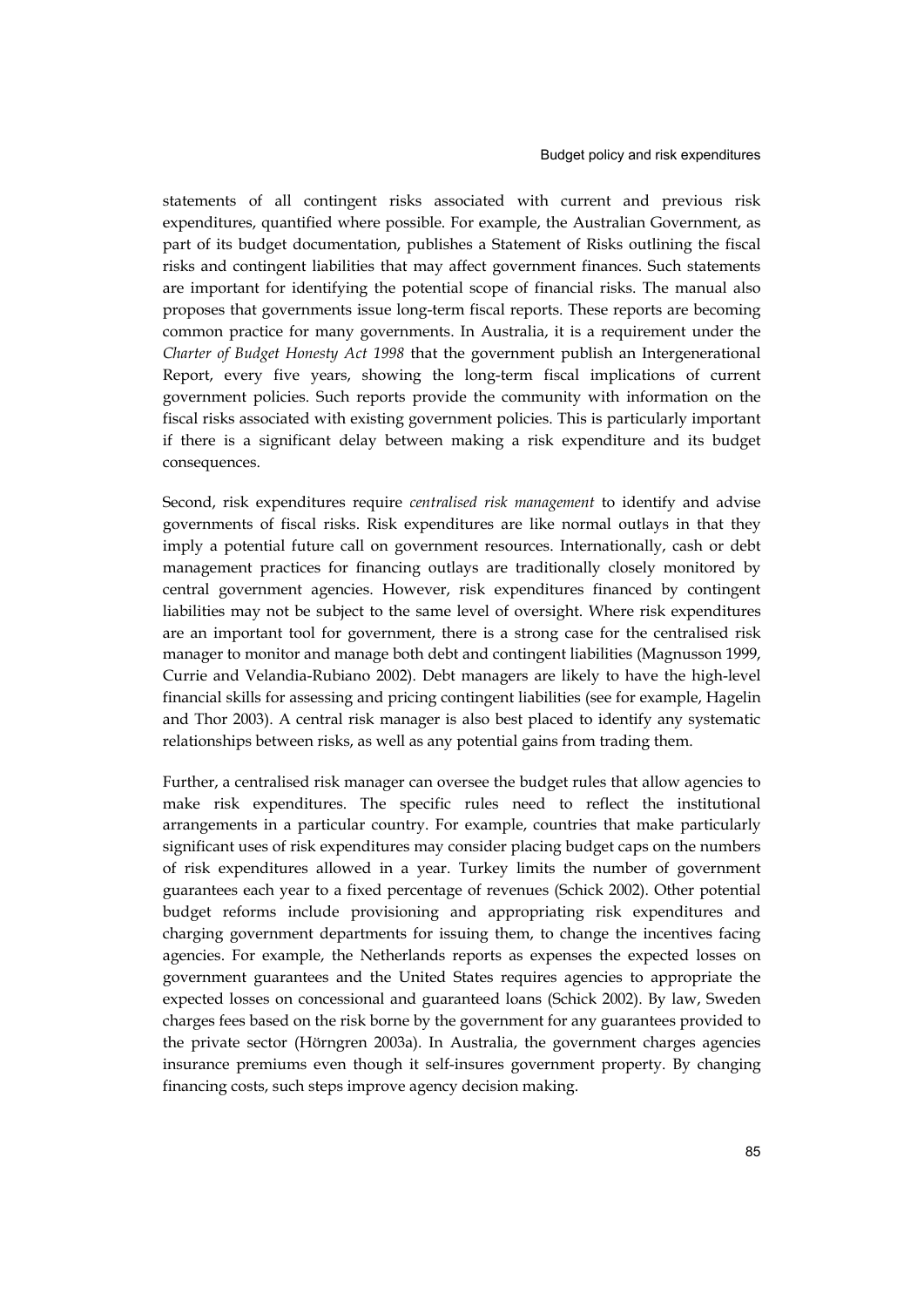Finally, governments should develop a *clear and stable policy framework* for the types of risks that they intend to bear and those that should be left to the market. Clear government public policy intentions with regard to risk expenditures assist in limiting their use to where they are most justified. Credible policy pre-commitments can assist in 'hardening' the budget constraint in many areas (Kornai et al, 2003). The Australian Government has issued guidelines for agencies issuing guarantees that 'as a matter of principle, risks should be borne by those best placed to manage them — that is, the Australian Government should generally not accept risks which another party is better placed to manage' (Department of Finance and Administration 2003). In practice, the guidelines limit the use of risk expenditures, mainly to cases of clear market failure. Even in cases of capital market failure, other policy tools may be preferable to risk expenditures. For example, improving corporate disclosure regulations and enforcement are better ways of dealing with financial market information failures than providing government guarantees to private firms.

Apart from addressing market failures, governments may be better at bearing financial risks where they have more information over potential outcomes. Governments tend to have better information than markets about their own future actions. Private investors would simply charge too much for having to bear such risk. For example, the Melbourne City Link is a private toll road where investors bear most operational risks, such as demand and payment risks, but the State Government bears several risks that are tied to its own actions. If a future government were to ban tolls on City Link, then it would need to compensate investors (Irwin et al, 1999).8 Of course, the principle of government bearing sovereign risk should not be taken too far. All investments have some degree of 'sovereign risk' — governments would raise little revenue if they were expected to compensate taxpayers for taxes paid. Further, if government institutions are poor, governments may not be responsive to the bearing of financial risks that are ideally better controlled by them than private agents. Financial outcomes will only improve if governments respond to financial incentives. These factors suggest that only where sovereign risk is clear and exceptional should guarantees be considered in place of direct outlays.

# Conclusion

Budget policy faces substantial challenges when governments seek to achieve policy outcomes by taking on risk. Risk expenditures are likely to be less efficient policy instruments than general outlays as they are less transparent and more difficult to

<sup>8</sup> Private financing arrangements (or 'public/private partnerships') often contain significant financial risks for governments. In response, the Australian Government has issued guidelines that require such arrangements to represent 'value for money' (Department of Finance and Administration 2002).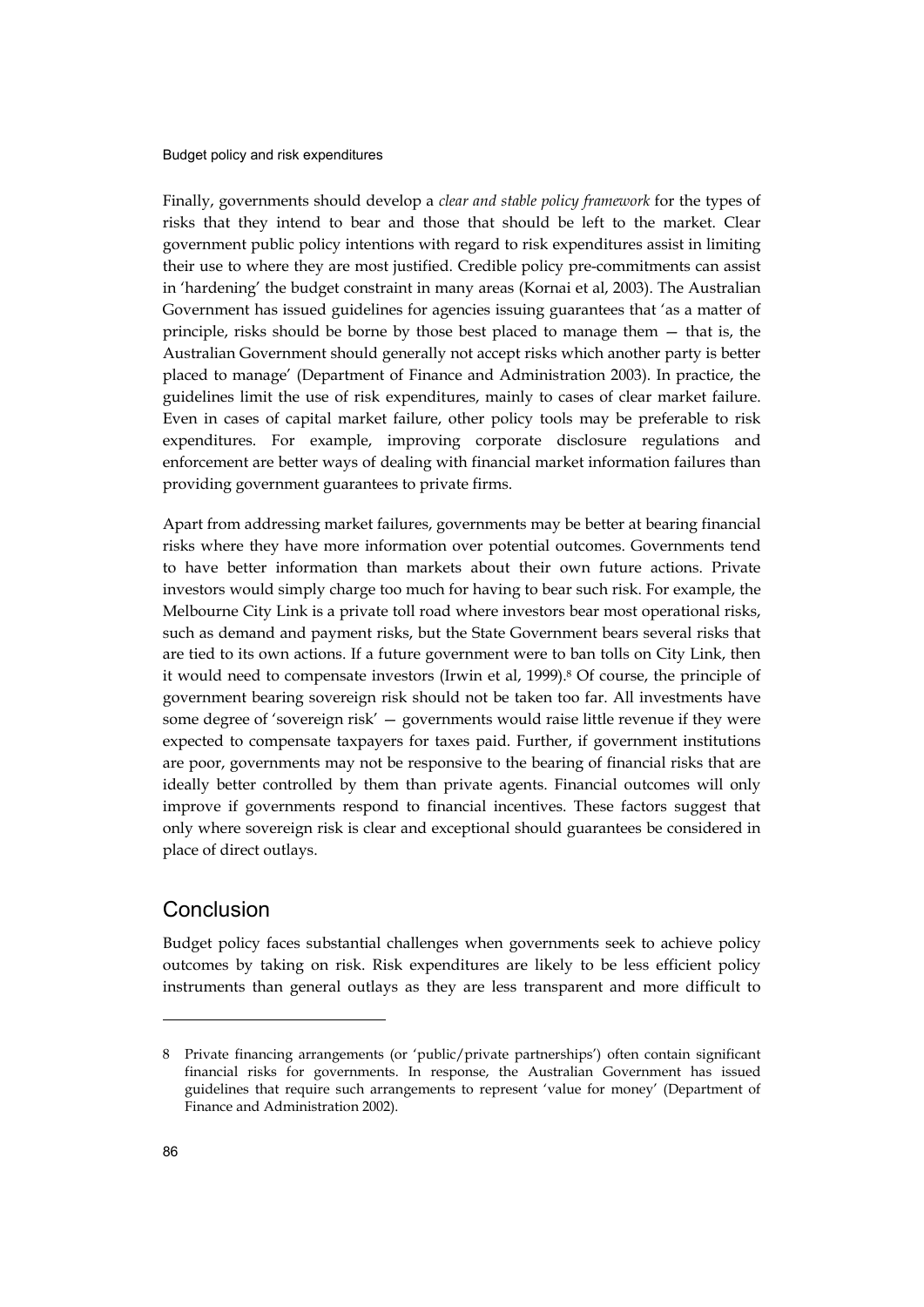manage. This paper does not argue that risk expenditures should never be made. Rather, if government intervention is justified, consideration ought to be given to whether other policy tools, such as direct outlays, would be more effective. Governments can also take steps to improve the management of risk by adopting budget frameworks that enhance transparency, have a clear and stable policy framework for allocating risk and have a centralised process for identifying and prioritising risk expenditures.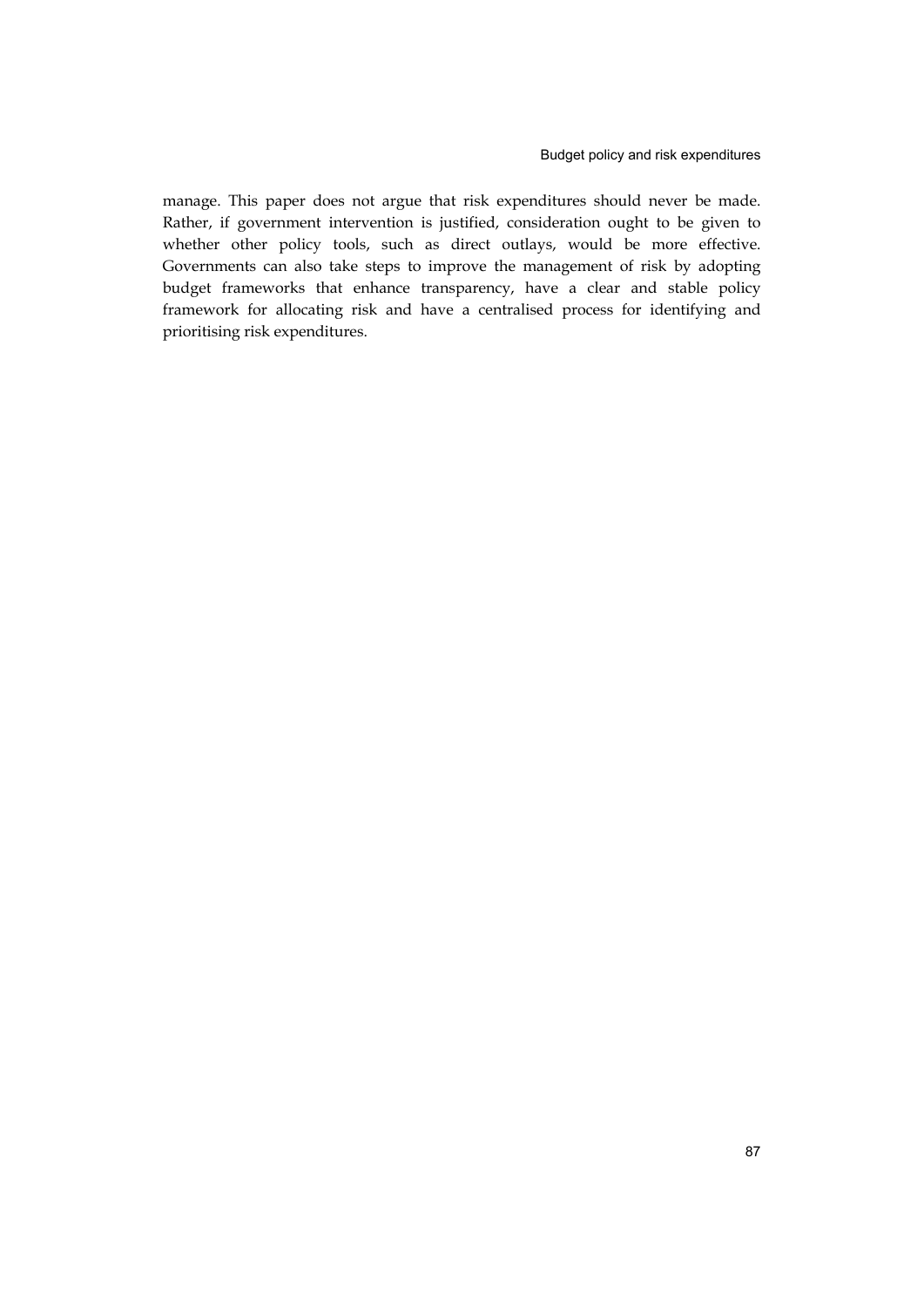# References

Akerlof, G and Romer, D 1993, 'Looting: The economic underworld of bankruptcy for profit,' *Brookings Papers on Economic Activity,* no. 2, pp 1-73.

 Arrow, K J and Lind, R C 1970, 'Uncertainty and the evaluation of public investment decisions', *American Economic Review*, volume 60, no. 3, pp 364-78.

Arrow, K J and Debreu, G 1954, 'Existence of an equilibrium for a competitive economy', *Econometrica*, vol 22 no. 3, pp 265-90.

Currie, E and Velandia-Rubiano, A 2002, *Risk Management of Contingent Liabilities within a Sovereign Asset-Liability Framework*, World Bank, February.

Currie, E 2002, *The Potential Role of Government Debt Management Offices in Monitoring and Managing Contingent Liabilities*, World Bank, January.

Department of Finance and Administration 2002, *Commonwealth Policy Principles for the Use of Private Financing* Commonwealth of Australia http://www.finance.gov.au/GBPFAU/private\_financing\_principles.html.

Department of Finance and Administration*,* 2003, *Guidelines for Issuing and Managing Indemnities, Guarantees, Warranties and Letters of Comfort* Finance Circular 2003/02 http://www.finance.gov.au/finframework/fc\_2003\_02.html.

Easterly, W 1999, 'When is fiscal adjustment an illusion?' *World Bank Policy Research Working Paper* No. 2109.

Hagelin, N and Thor, M 2003, 'Pricing of state guarantees in practice', in *Central Government Borrowing: Forecast and Analysis,* Swedish National Debt Office, October.

Hansen, E 2003, Objectives, targets and instruments for crown financial policy *New Zealand Treasury working paper* no. 03-21, September.

Hörngren, L 2003a, 'State guarantees — proposals for an even better rule' in *Central Government Borrowing: Forecast and Analysis,* Swedish National Debt Office, June.

Hörngren, L 2003b, 'Contingent liabilities in debt management' paper for the Working Party on Government Debt Management, Ministère de l'Economie, des Finances et de l'Industrie, Paris, 23 and 24 October 2003.

International Monetary Fund, 2001, *Government Finance Statistics Manual*, International Monetary Fund.